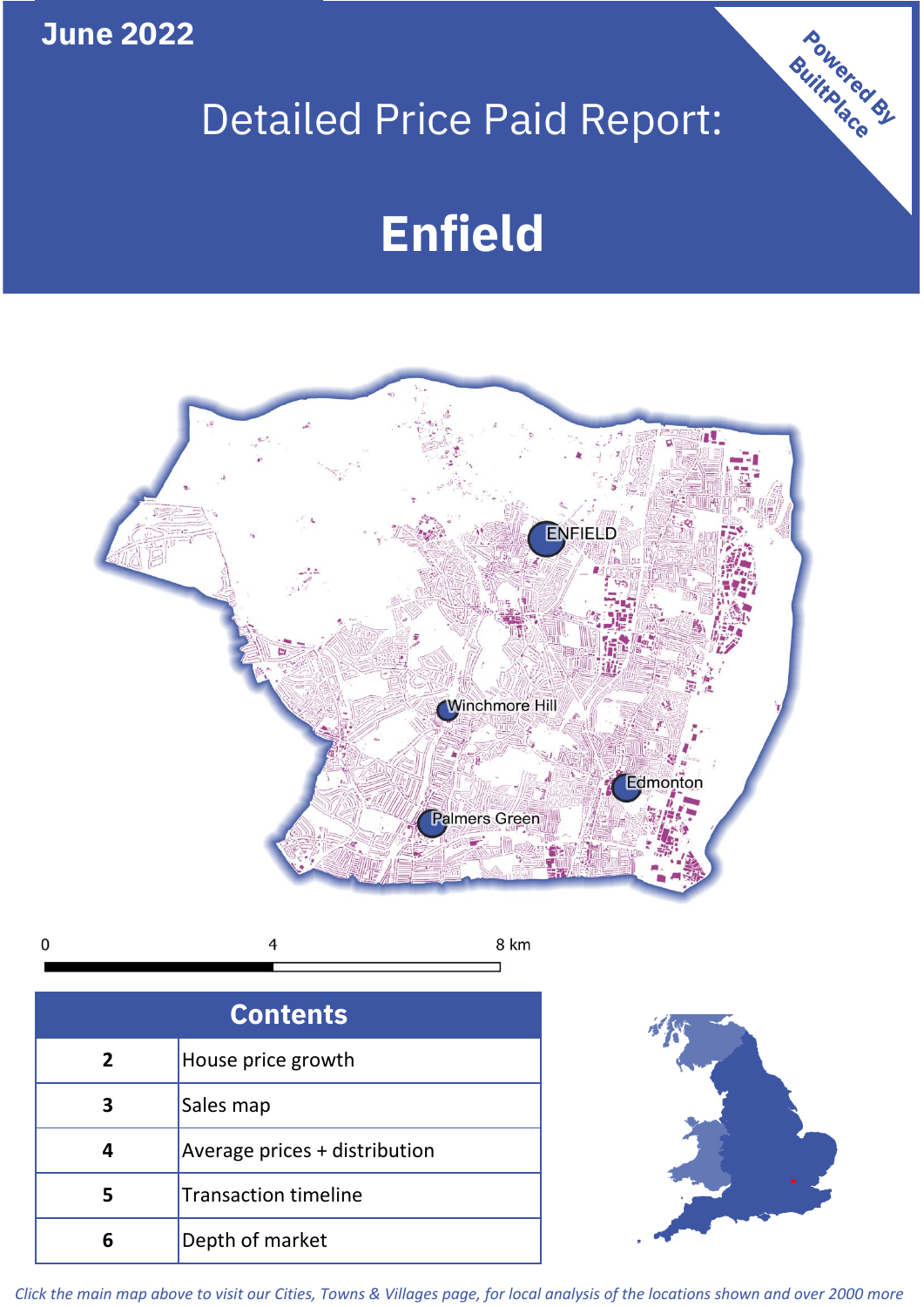### **Headline Data**

|                     | <b>Current level</b> | $\mathsf{\scriptstyle l}$ 3 month $\mathsf{\scriptstyle l}$ | <b>Annual</b> | '5 year | 10 year |
|---------------------|----------------------|-------------------------------------------------------------|---------------|---------|---------|
| <b>House prices</b> | £449,967             | 1.7%                                                        | 4.4%          | 13.9%   | 83.6%   |
| <b>Transactions</b> | 3,148                | $-11.6%$                                                    | 31.7%         | $1.6\%$ | 13.6%   |

# **House Price Growth (April 2022 data)**

#### *Annual Change in House Prices*



House prices in Enfield grew by 4.4% in the 12 months to April 2022 (based on 3-month smoothed data). By comparison national house prices grew by 10.7% and prices in London grew by 6.7% over the same period.

Enfield house prices are now 71.7% above their previous peak in 2007, compared to +76.7% for London and +52.9% across England.



#### *Year-To-Date Change in House Prices, December to April*

Local prices have grown by 1.5% in 2022 so far, compared to growth of 3.2% over the same period last year.

#### *Source: OS OpenData; UK House Price Index (Contains HM Land Registry data © Crown copyright)*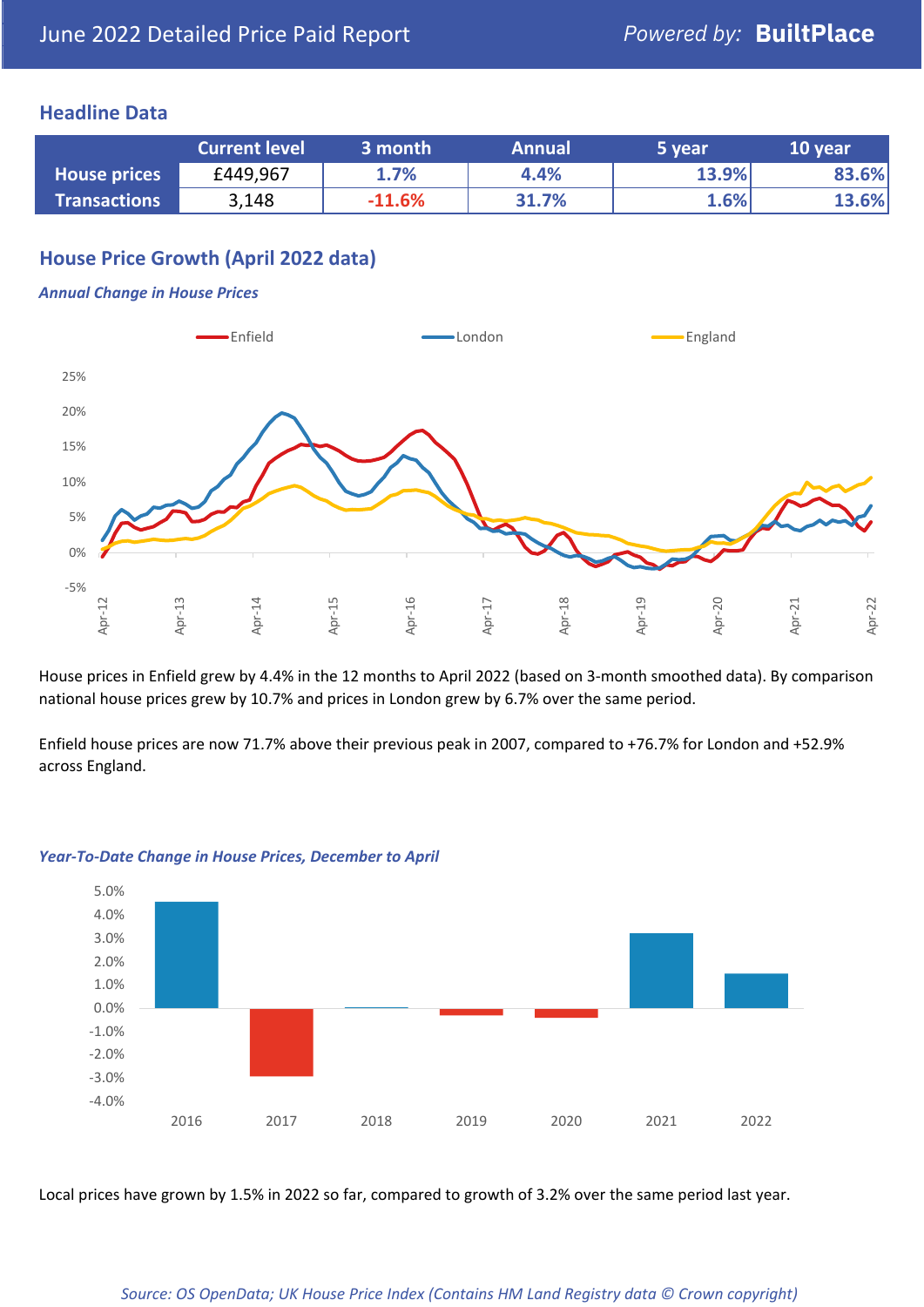# **House Price Map**

*12 months to April 2022*



*Each point is one postcode, coloured by the average value relative to all sales in this local authority (price bands are LA-specific quintiles).*

**Map Key**

| Min      | <b>Max</b> |                            |
|----------|------------|----------------------------|
| Up to    | £305,000   | 1st quintile / lowest 20%  |
| £305,000 | £389,000   | 2nd quintile               |
| £389,000 | £470,000   | 3rd quintile               |
| £470,000 | £645,000   | 4th quintile               |
| £645,000 | and over   | 5th quintile / highest 20% |

## *Source: OS OpenData; UK House Price Index (Contains HM Land Registry data © Crown copyright)*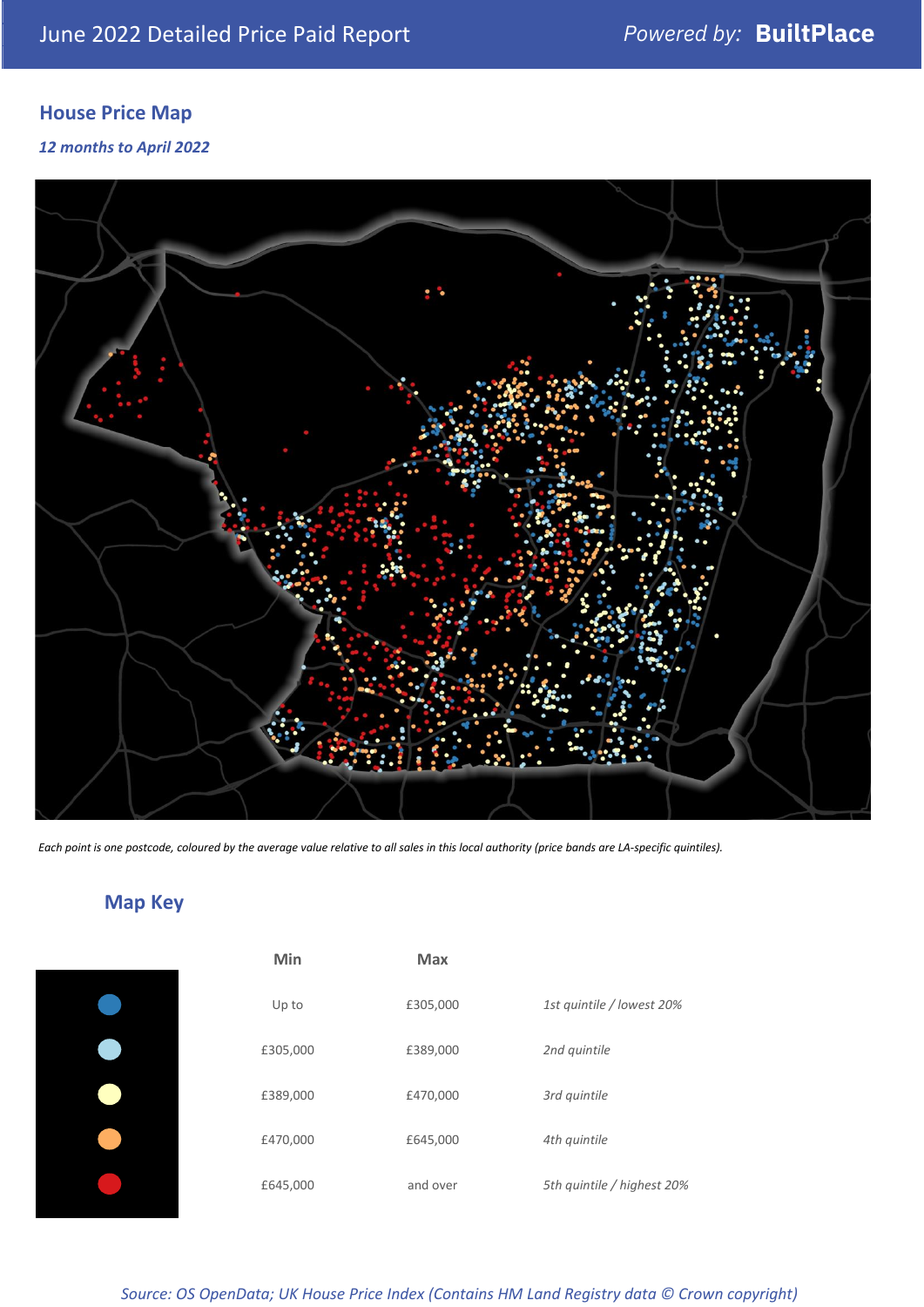# **Average House Price by Property Type**

#### *12 months to April 2022*



|                 | <b>New</b>           | <b>Second hand</b> |  |
|-----------------|----------------------|--------------------|--|
| <b>Flat</b>     | £550,000             | £315,668           |  |
| <b>Terraced</b> | No recorded<br>sales | £480,521           |  |
| Semi-detached   | £1,312,000           | £690,928           |  |
| <b>Detached</b> | £1,813,500           | £1,247,589         |  |

# **House Price Distribution by Year**

*All properties, by price band and calendar year (2020 = year to date)*

|                    | 1997 | 2002 | 2007 | 2012 | 2017 | 2019 | 2020 |
|--------------------|------|------|------|------|------|------|------|
| <b>Under £100k</b> | 70%  | 16%  | 1%   | 1%   | 0%   | 0%   | 0%   |
| £100-200k          | 25%  | 59%  | 31%  | 26%  | 8%   | 5%   | 4%   |
| E200-300k          | 3%   | 16%  | 44%  | 40%  | 18%  | 14%  | 16%  |
| £300-400k          | 1%   | 5%   | 13%  | 16%  | 28%  | 24%  | 23%  |
| £400-500k          | 0%   | 2%   | 6%   | 9%   | 19%  | 22%  | 24%  |
| <b>£500k-1m</b>    | 0%   | 1%   | 4%   | 6%   | 25%  | 30%  | 28%  |
| £1-2m              | 0%   | 0%   | 1%   | 1%   | 3%   | 4%   | 3%   |
| <b>Over £2m</b>    | 0%   | 0%   | 0%   | 0%   | 0%   | 1%   | 2%   |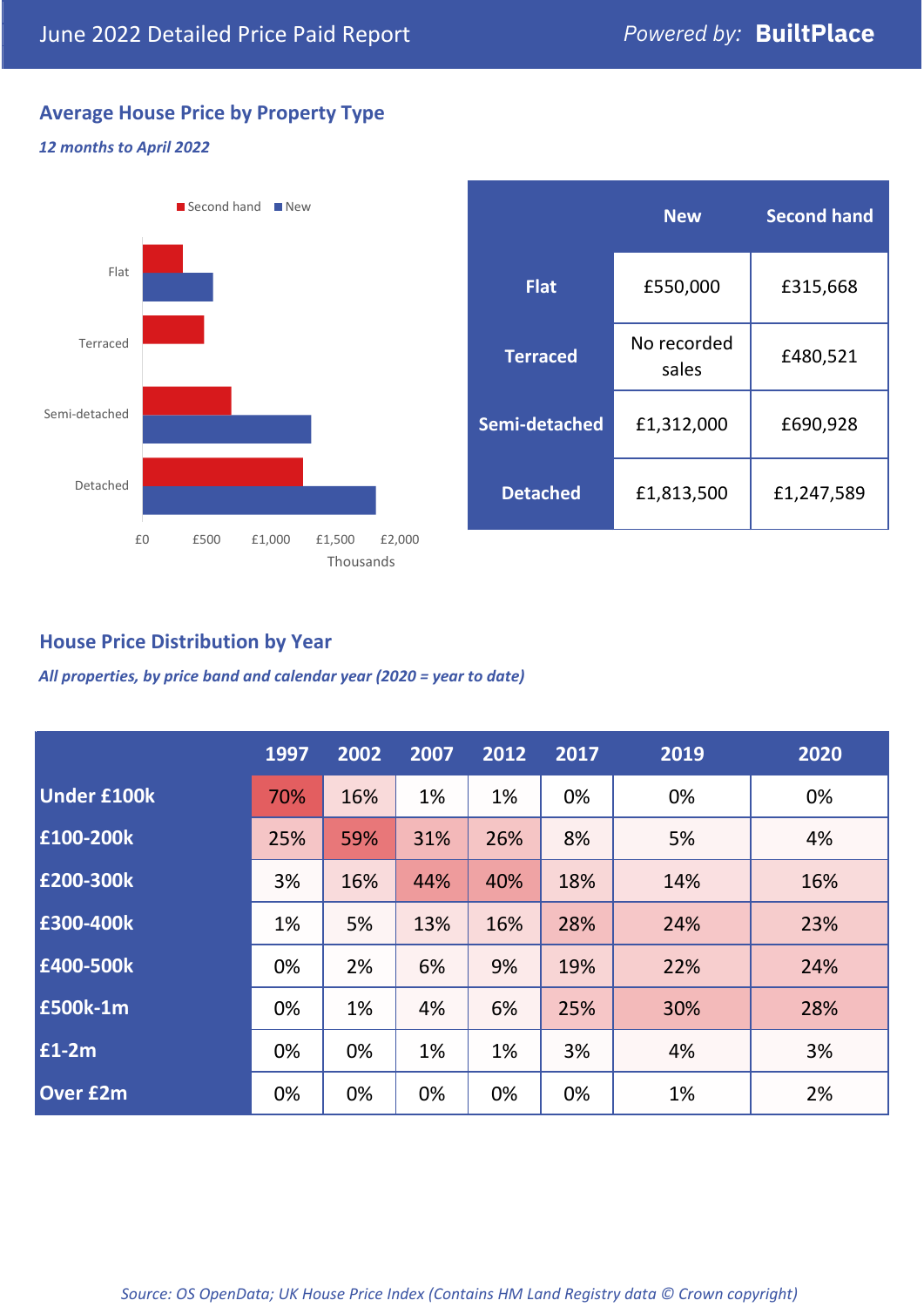# **Transactions (February 2022 data)**

*Annual Transactions, Indexed (2001-05 average = 100)*



There were 3,148 transactions in Enfield during the 12 months to February 2022. This is 49% of the average from 2001- 05 and suggests activity is significantly below pre-downturn levels.

Transactions in Enfield have fallen by 19.4% since 2014, compared to changes of -21.3% for London and -7.7% for England.



#### *Cash and New Build Sales as % of Total, by Year*

*Note: The data on this page EXCLUDES transactions identified as transfers under a power of sale/repossessions, buy-to-lets (where they can be identified by a mortgage), and transfers to non-private individuals - i.e. it comprises only Land Registry 'A' data.*